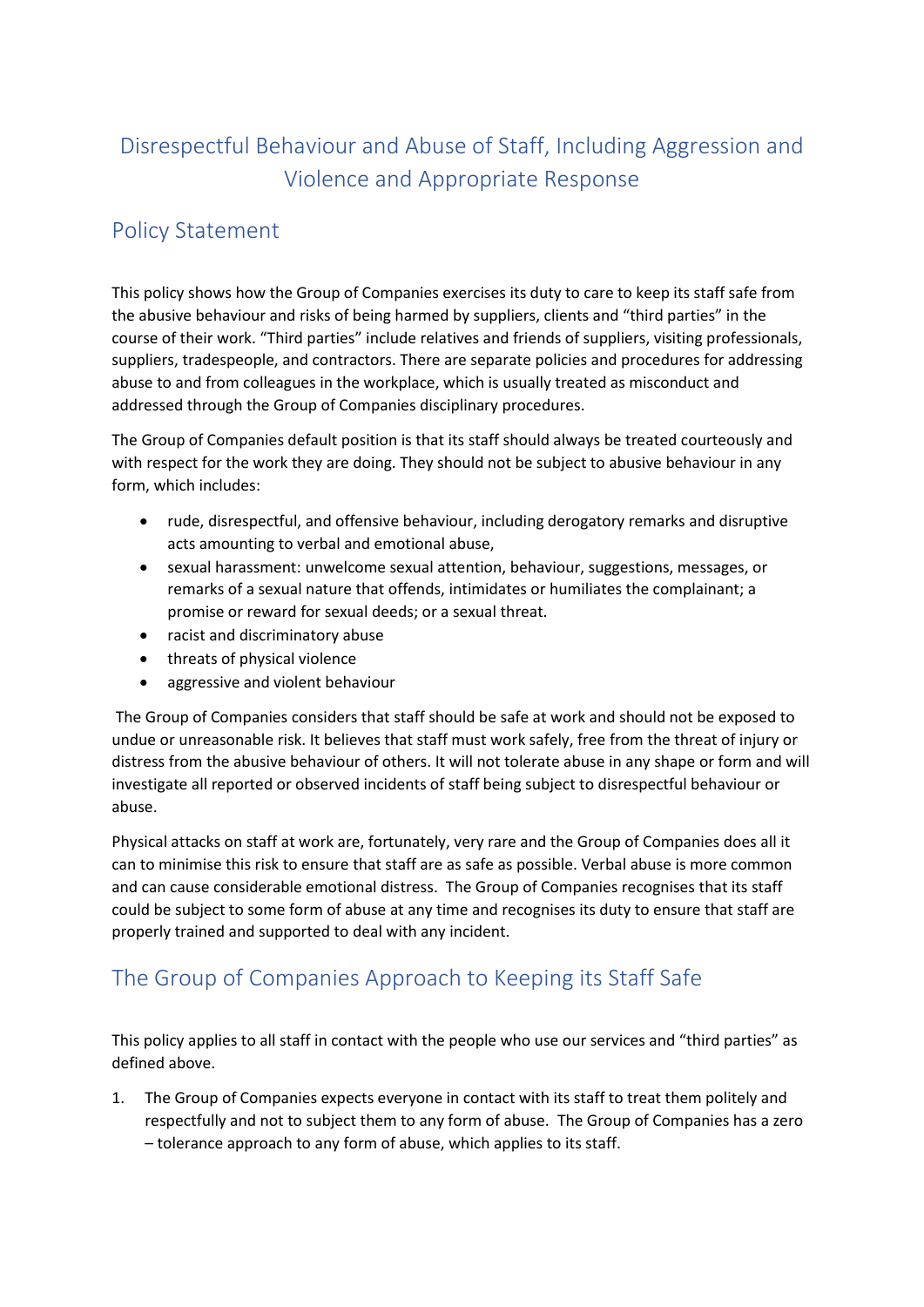- 2. In line with health and safety requirements, the Group of Companies has in place systems to assess, record, audit and control all risks to its staff from any form of behaviour that breaches acceptable standards of conduct amounting to abuse by suppliers, clients and third parties. This means that all risks of workplace abuse are comprehensively assessed, and any identified risks are systematically managed.
- 3. Staff should report to management or the Human resources department any incident in which they or colleagues have been subject to disrespectful or abusive behaviour from suppliers, client or third parties. They should also record the incident with full, factual information in terms of what was said or done and with as much supporting evidence as possible from witnesses, including photographic / video evidence if that has been obtained.
- 4. Managers will discuss the harm caused by, and risks of further harm to those subject to such behaviour and decide the actions to be taken, which will depend on the form and seriousness of the disrespectful or abusive behaviour. They will then act proportionately to and in line with their assessment.
- 5. Persistent abuse from suppliers, clients and third parties to staff could amount to a breach of contract and contracts cancelled.
- 6. With clients, when financial services are provided and clients are persistent with abuse in any form, The Group of companies might;
	- A. enter into constructive discussions to avoid recurrence,
	- B. issue written warnings to de-escalate behaviour, or
	- C. take action to prevent the person from being in a position of being able to continue their abusive behaviour.
	- D. If there is enough evidence to prove harassment and abusive behaviour in any form, an interim protection order will be sought from a competent court for the employee, together with a suspended warrant of arrest. Any action will be recorded, and a full explanation will always be given to the perpetrator.
- 7. Clients on the Group of companies' business premises who act in an abusive manner towards staff may be asked to leave and told that they could be prevented from visiting the business premises again if their behaviour and attitude does not alter.
- 8. Managers will avoid the need for lone working whenever there are identified threats to employees' personal safety from the abusive behaviour of supplier/s, client/s or third parties.
- 8. Staff will always work to minimise the risk of and prevent abusive, aggressive, and violent behaviour. They are encouraged to adopt a confident, calm, professional, dignified approach in response to any disrespectful, impolite, or overtly abusive behaviour.
- 9. Employees are expected to avoid retaliating to others' abusive behaviour in kind other than to protect their own safety, for example, where being physically attacked. This is important to allow for constructive solutions to be found, to avoid escalation and counter charges, which could make them subject to disciplinary procedure.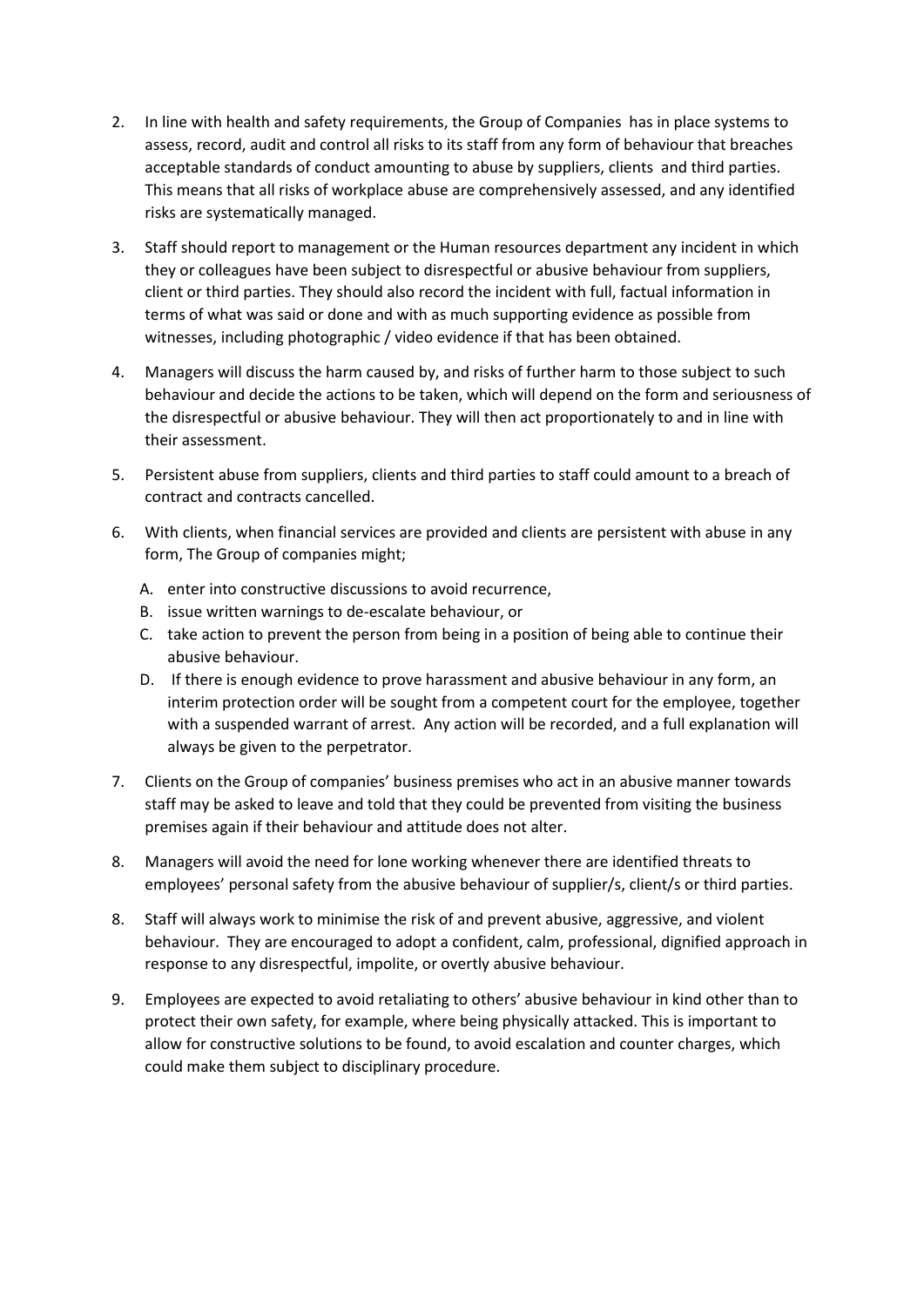## Responding to Verbal Abuse and Disrespectful Behaviour

- 1. The issues concerning suppliers, clients and third parties who are persistently disrespectful to The Group of companies employees, including racist abuse, will be addressed, although The Group of companies accepts that any abuse should not be tolerated it also recognises that there are often underlying factors behind individual's behaviour and will always seek constructive solutions.
- 2. Staff who are subject to abuse from suppliers, clients and third parties should refrain from being abusive in retaliation but are entitled to say how they feel about being the recipient of abuse such as "*I am hurt by what you are saying or your manner*"; "*I do not think you should talk to me like that*", " *I find what you are calling or saying to me offensive*".
- 3. When staff feel they are subject to such abuse, they should state they will report it and indicate that the matter will be parlayed. They might also direct the person to address any concerns about a service user's care that might have triggered an abusive outburst to the management or file a complaint.
- 4. The Group of companies will consider any report and decide on the appropriate actions to be taken, which might involve:
- a. discussions with the perpetrator to request more respect from them
- b. directing any concerns through the complaint's procedure
- c. a verbal, followed by written warning, for persistent abusive conduct
- d. a written agreement to stop being abusive
- e. allow the staff member to follow a legal process to seek, address and recourse of the abuser's behaviour.
- 5. All actions will be fully recorded and subject to regular review.

### Physical Intervention

Staff must always deal with behaviour that challenges them calmly and professionally. Physical and verbal aggression by suppliers, clients and third parties should be understood by staff and dealt with appropriately.

In the event of an aggressive incident, staff should summon help or call the police immediately. They should try to de-escalate incidents, wherever possible, and their priority should be for their own safety and the safety of other people present. Physical interventions should be used only as a last resort by trained staff, and in line with best practice guidance to protect the rights and best interests of the service user, and which are consistent with safety of all concerned.

If a member of staff is attacked, they are permitted to use "minimum reasonable force" to defend themselves. Care should therefore be taken to ensure that minimum force is indeed used and that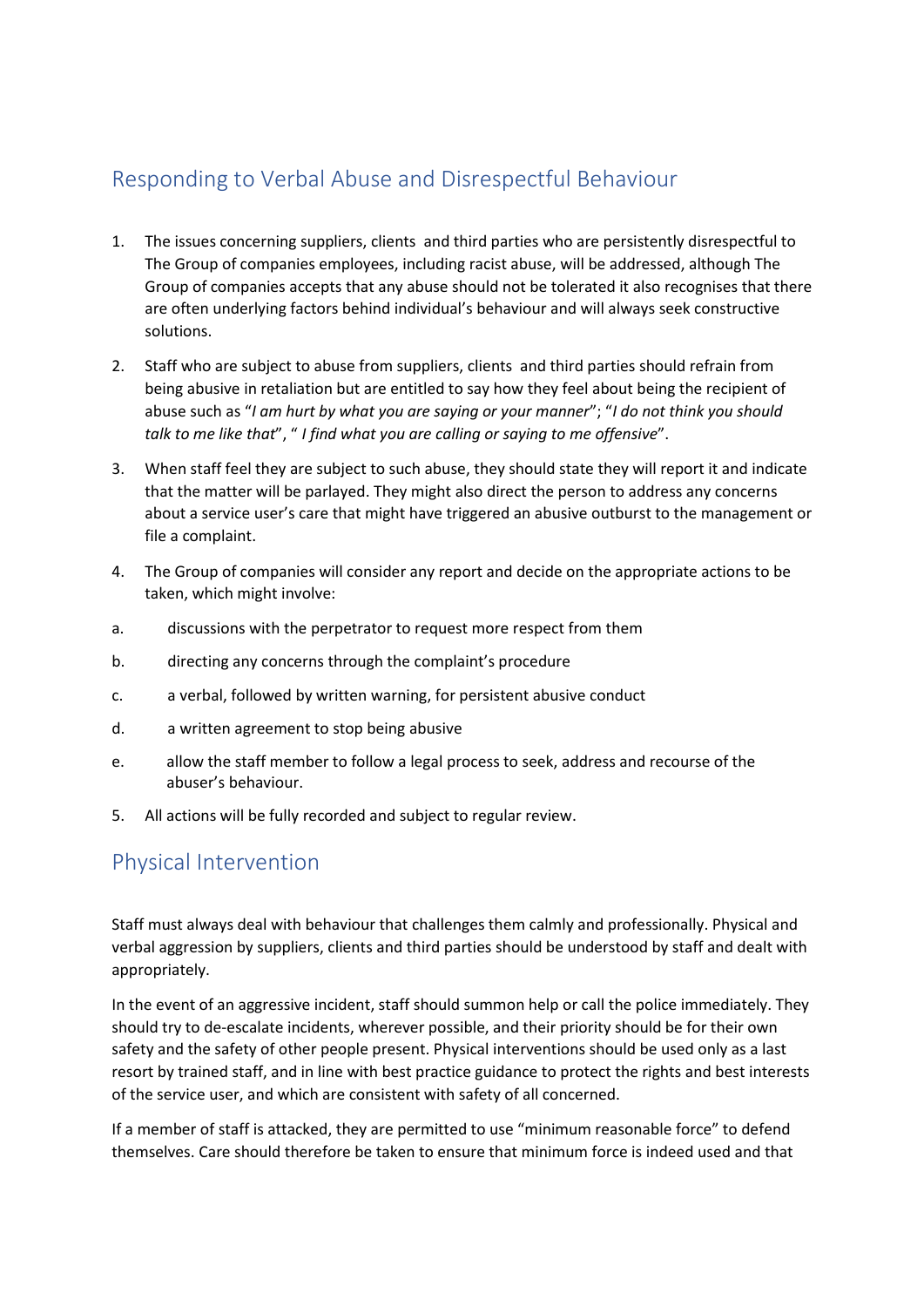service users who are acting in an aggressive or threatening manner are not subject to undue restraint.

The law gives protection to people from being abused or attacked and, if a member of staff is attacked, they can use "minimum reasonable force" to defend themselves. However, staff should remember that if they restrain a violent person and injure them because of the force they use, they could be charged for assault. Because of this risk, staff should always follow the established procedure.

## Reporting and Support

- 1. Any verbally, abusive or violent behaviour towards staff (or temporary employees), no matter how minor, must be reported at once to the Human resources manager, who should make a record in the incident book.
- 2. Staff involved should complete and submit a written record of the events.
- 3. Appropriate support will be offered by the Human resources management to employees who are subject to abuse and who are emotionally distressed as a result and to any staff member involved in violent or aggressive incidents.
- 4. Violent or aggressive incidents, even if they just amount to being shouted at, can be very upsetting for a member of staff and, in extreme cases, can lead to them suffering psychological trauma or illness — staff should therefore be given the opportunity to discuss their experiences.
- 5. In extreme cases, the service understands that there may be a need for ongoing support and referral to occupational health services or professional counselling.
- 6. Where absence from work arises from a violent or aggressive incident, any such absence will be treated as special leave rather than sickness absence.
- 7. The Group of companies will always seek the approval and consent of the member of staff abused or attacked before making any decision about reporting the incident to the police or other authorities. However, it will report the matter without the victim's consent where it deems this to be the correct action to take in the public interest or to protect other people from possible abuse.

#### Monitoring

The appropriate manager from The Group of companies will review all reports of aggression and violence or potential aggression and violence and look for any trends or patterns or lessons to be learned.

Managers will carefully monitor all incident reports annually with the Human resources manager relating to abuse, violence, or other forms of misconduct to ensure that the staff are being appropriately protected.